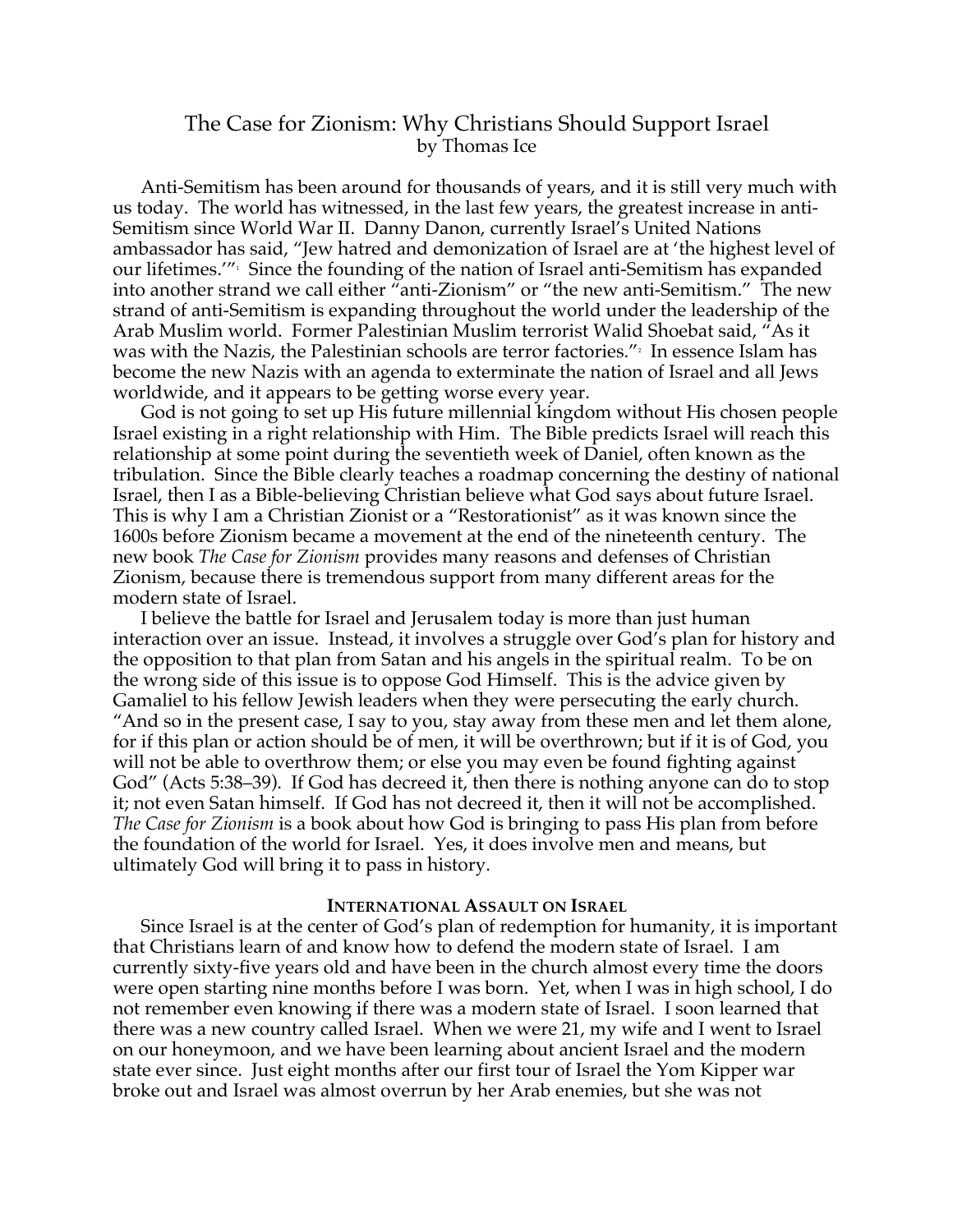defeated; instead, the nation executed one of the most amazing military comebacks in history.

Since her founding as a modern nation, Israel has had many military victories that have enabled her to become one of the most productive and wealthy nations in the world. Yet, she is constantly and increasingly under attacks from other people throughout the world. For example, on October 17, 2016 the United Nations Educational, Scientific and Cultural Organization (UNESCO) voted to deny that there has ever been any Jewish or Christian historical connection to the Temple Mount. Instead, they said Islam is the only religion that can make a historical claim to what they call "the Al-Haram Al Sharif" (the Noble Sanctuary). The implication of such a view is that any event recorded in the Old Testament could not have happened, nor could any of the references to Jesus and the early church in the New Testament be historical as well. The vote for this resolution was 24 for it and 6 against, while 26 abstained and 2 were absent. The United States voted against it, while most European countries abstained, and those voting for it were mainly Islamic countries with a few exceptions.<sup>3</sup>

Such assaults against Israel continue daily, in addition to the military and terrorist activities the citizens of Israel must constantly deal with. The United Nations has for years implemented a constant assault on the young nation. "From 1947 to 1991, there were about 300 anti-Israel General Assembly resolutions against Israel. In 2012, there were 22 GA resolutions specifically against Israel, while there were only four for the rest of the world combined."4 It appears the main purpose of the United Nations is to pass resolutions against Israel. The European Union (EU) is constantly pressuring Israel on a variety of issues with which they are unhappy about concerning Israel. No doubt the Obama administration has radically changed the relationship between former best friends—Israel and the United States. Christians need to make sure they know God's viewpoint on these issues as they continue to be very important issues in our day and into the future and *The Case for Zionism* provides many of the answers to these issues.

## **BIBLICAL TEACHING**

The purpose of *The Case for Zionism* is to inform Christians about why we should support the modern state of Israel, because it has biblical significance and fits into God's plan for history. Anyone who takes the Bible literarily, as God intended, will see when God said "Israel" He meant "Israel" and not something else. In order for the anti-Christian Zionist position to be true, Israel has to mean something else. The notion that God has forever replaced Israel with the church requires an allegorical interpretation that is totally subjective. It is as if these people really know what the hidden message of Scripture says and means, while those who take it literally just don't have the spiritual insight of the allegorizes. Even if one rejects the biblical teachings about Israel, as many do, it is important to also know international law totally supports the modern state of Israel and she has a right to all the land west of the Jordan River. However, if the Bible is totally rejected as a source of accurate history, then how would anyone know the Jews and their land of Israel are who they are today? How would someone like Hitler know who the Jews are in order to persecute the chosen people? God's Word is true and will be further demonstrated to be true in the future.

The Bible is clear that Israel has a national future in which she will dwell in blessing in her land. None of the supposed objections that critics have raised will stand up to a proper examination of the whole counsel of God's word on the matter. This time will come after the entire nation of Israel has been converted to Jesus as her Messiah. However, in the mean time, the current regathering of Israel in unbelief is for the